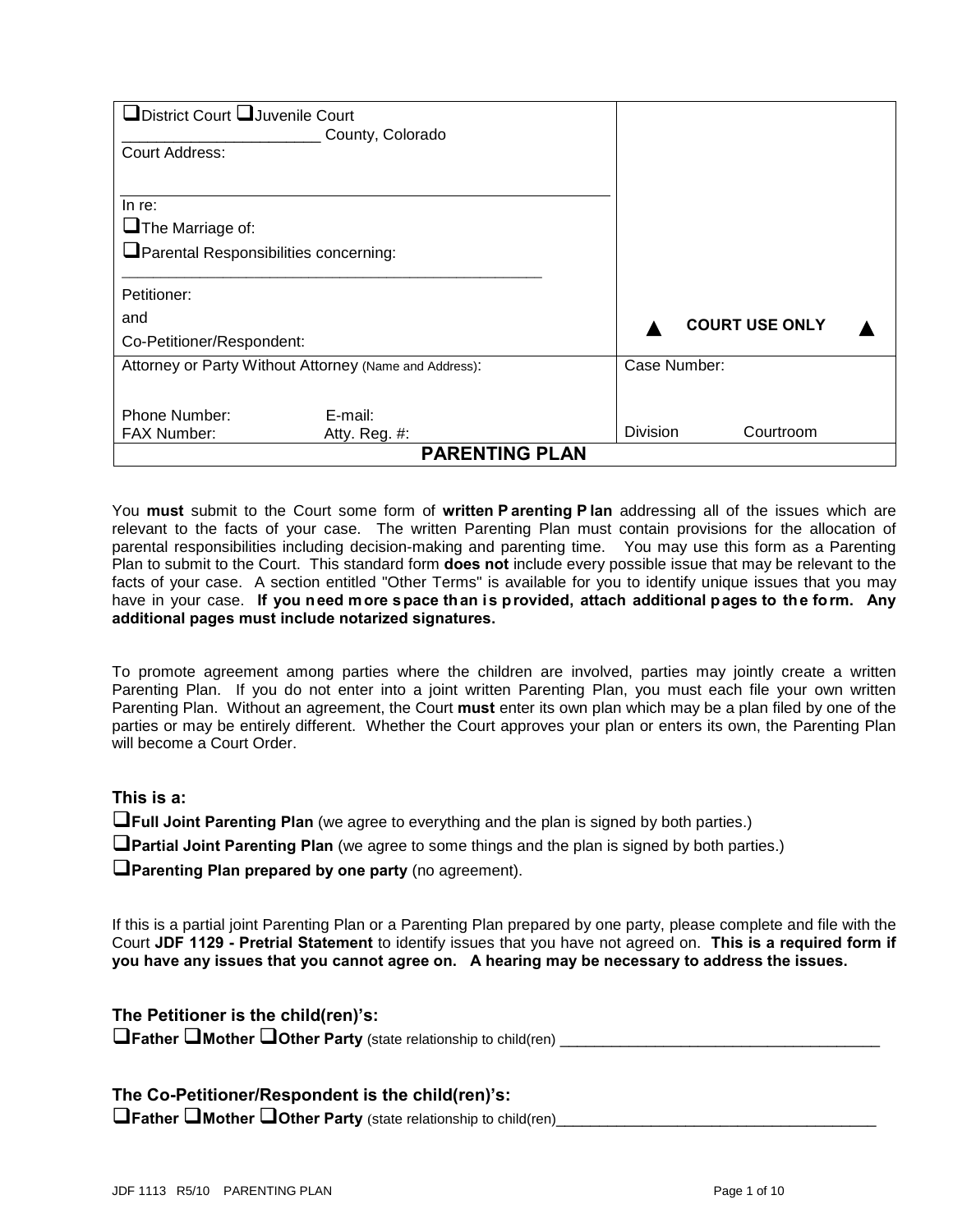**The child(ren) are:**

| <b>Full Name of Child</b> | <b>Present Address</b> | <b>Sex</b> | Date of Birth |
|---------------------------|------------------------|------------|---------------|
|                           |                        |            |               |
|                           |                        |            |               |
|                           |                        |            |               |
|                           |                        |            |               |

## **Section A: Allocation of Parental Responsibilities (Decision-making)**

- **1.** The parties understand that day-to-day decisions such as minor training or correction, minor medical and dental care, curfew, chores, allowance, clothing, hygiene, etc. will be made by the party who has the child(ren) at the time such decisions are necessary.
- **2.** Each party will inform the other party of any changes with their address and/or phone numbers in advance.
- **3.** Both parties will provide the names, addresses, and telephone numbers of all medical, dental, and mental health care providers. Either party may authorize emergency care, but if possible both parties agree to contact the other party first.
- **4.** Unless otherwise ordered by the Court for good cause shown, state law provides that both parties have access to the records of the child(ren) including school, medical, dental, and mental health records, pursuant to §14-10-123.8, C.R.S.
- **5.** For purposes of school attendance only, the child(ren)'s residence will be with the: **Mother Father Other Party**

We have identified below whether the major decisions (Education, Medical/Dental Mental Health, and Religious) will be joint or will be made by one party. If major decision will be made by someone other than one of the parents, check the "Other Party" column. **Note:** The Other Party must be named in the case as the Petitioner, Co-Petitioner/Respondent or an Intervenor to be included in this Parenting Plan.

| <b>Type of Major Decision-Making</b>                               | <b>Joint</b> | <b>Father</b> | <b>Mother</b> | <b>Other Party</b> |
|--------------------------------------------------------------------|--------------|---------------|---------------|--------------------|
| Educational, if needed specify:                                    |              |               |               |                    |
| Medical/Dental/Mental Health, if needed specify:                   |              |               |               |                    |
| Religious, if needed specify:                                      |              |               |               |                    |
| Extracurricular and Recreational Activities, if needed<br>specify: |              |               |               |                    |
| Other (please identify):                                           |              |               |               |                    |
| Other (please identify):                                           |              |               |               |                    |
| Other (please identify):                                           |              |               |               |                    |
| Other (please identify):                                           |              |               |               |                    |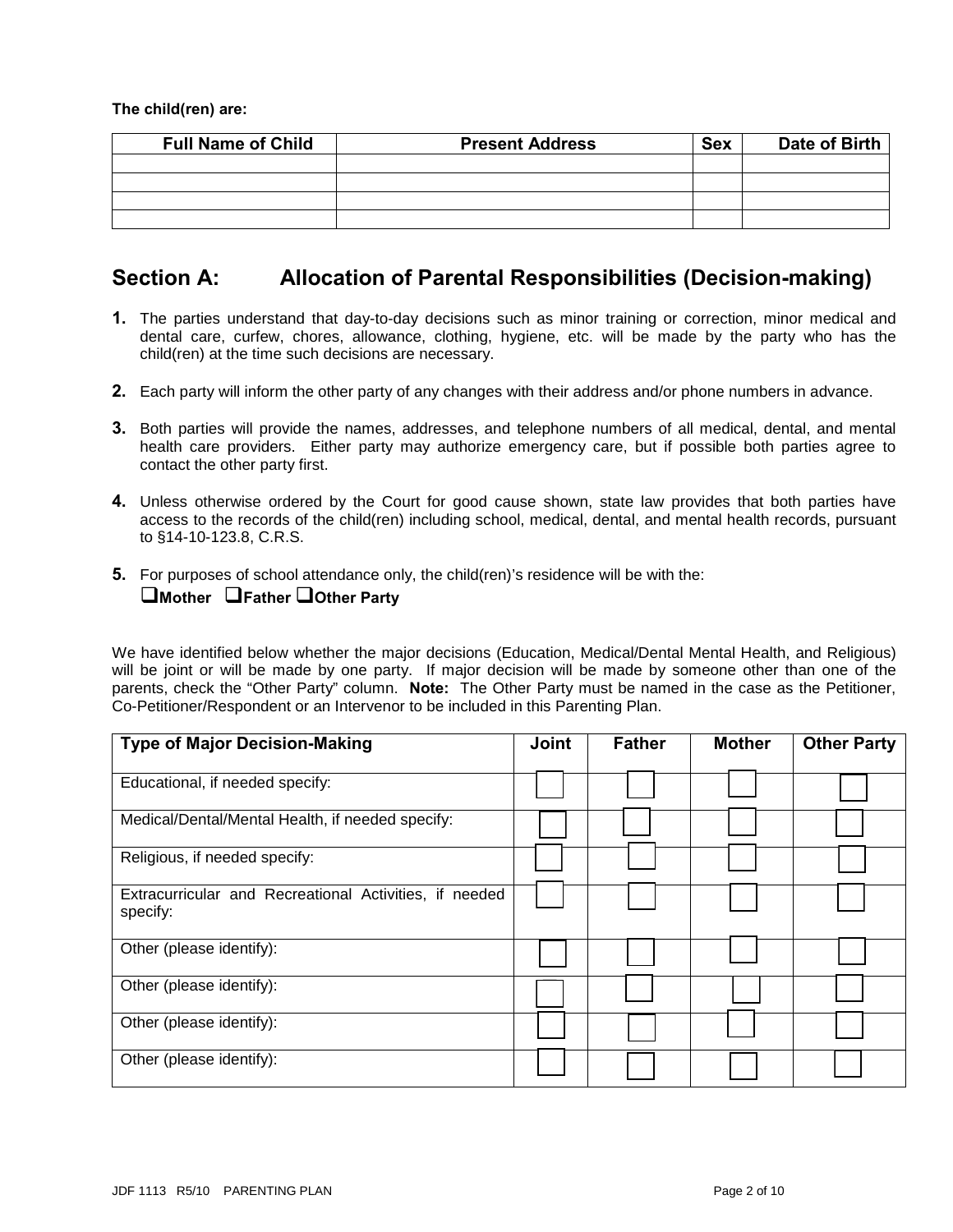# **Section B: Allocation of Parental Responsibilities (Parenting Time)**

Parties are encouraged to create a P arenting Plan that meets the needs of the child(ren) and **individual needs of their family. If you have any unique issues, please identify them under "other" or pr ovide a n at tachment to t his Parenting Plan. If a p arty fails to comply w ith a provision of this plan, child support is not affected, unless the Child Support Order is modified and then only with respect to future payments of child support.** 

### **1. Weekday and Weekend Schedule during the School Year**

The child(ren) will be in the care of the Father. List the days of the week and times.

The child(ren) will be in the care of the Mother List the days of the week and times.

The child(ren) will be in the care of \_\_\_\_\_\_\_\_\_\_\_\_\_\_\_\_\_\_\_\_\_\_\_\_\_\_(name of Other Party). **Note:** This party must be named in the case as the Petitioner, Co-Petitioner/Respondent or an Intervenor to be included in this Parenting Plan. Do not list babysitters and day care providers as the Other Party. List the days of the week and times.

Transportation and drop-off/pick-up arrangements will be as follows:

 $\ddot{\phantom{a}}$ 

l

 $\overline{a}$ 

 $\ddot{\phantom{a}}$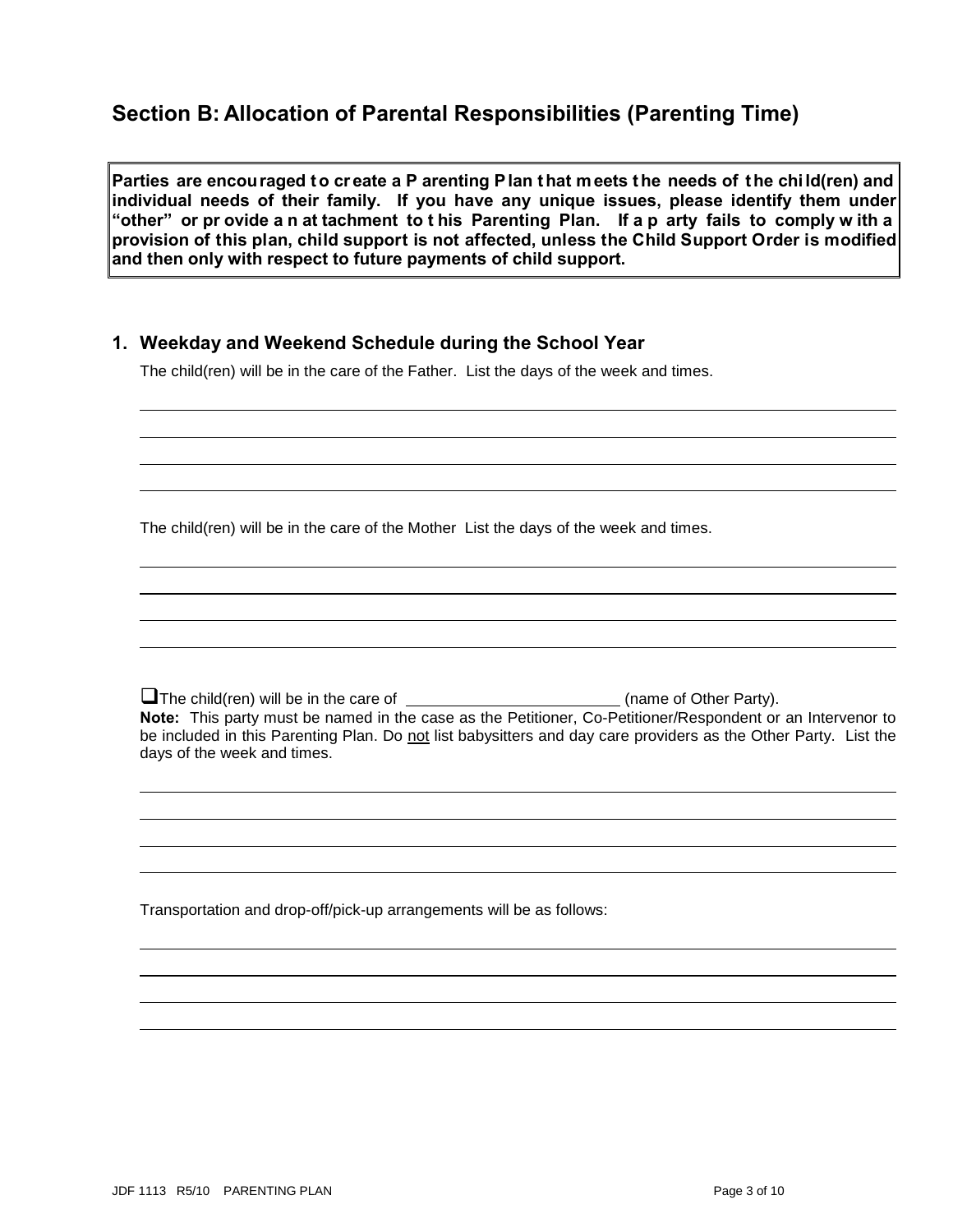### **2. Summer Schedule**

The weekday and weekend schedule above will apply for all 12 calendar months with no specific changes during the summer.

**or** 

 $\ddot{\phantom{a}}$ 

 $\ddot{\phantom{a}}$ 

 $\ddot{\phantom{a}}$ 

l

During the summer months, the child(ren) will be in the care of the Father. List the days of the weeks and times.

During the summer months, the child(ren) will be in the care of the Mother. List the days of the weeks and times.

The child(ren) will be in the care of \_\_\_\_\_\_\_\_\_\_\_\_\_\_\_\_\_\_\_\_\_\_\_\_\_(name of Other Party). **Note:** This party must be named in the case as the Petitioner, Co-Petitioner/Respondent or an Intervenor to be included in this Parenting Plan. Do not list babysitters and day care providers as the Other Party. List the days of the week and times.

Transportation and drop-off/pick-up arrangements will be as follows: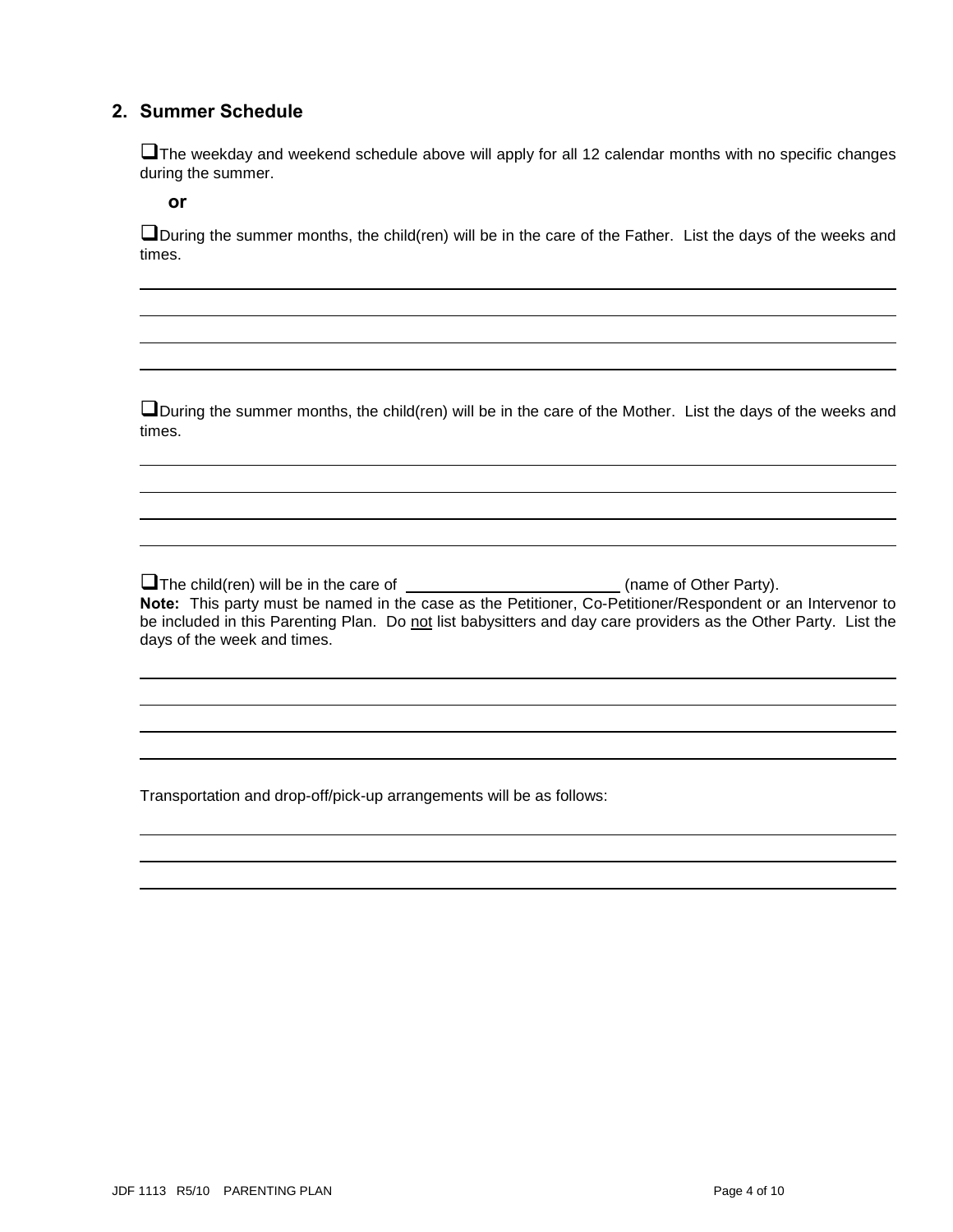### **3. Holidays and Special Occasions**

The following schedule will take priority over the schedules in **Sections 1 and 2.** Please check all that apply, place the name of the party with whom the children will be spending the holiday in the appropriate box (odd/even/all years), and indicate the time and place of exchange. Identify any unique situations under "Other". If a box is not checked, the regular parenting time schedule will apply to that holiday event.

| <b>Event</b>                   | Odd years | Even years | <b>All Years</b> | Time & Place of<br>exchange |
|--------------------------------|-----------|------------|------------------|-----------------------------|
| <b>Spring Break</b>            |           |            |                  |                             |
| $\Box$ Easter                  |           |            |                  |                             |
| Mother's Day/Weekend           |           |            |                  |                             |
| Memorial Day/Weekend           |           |            |                  |                             |
| Father's Day/Weekend           |           |            |                  |                             |
| $\Box$ July 4 <sup>th</sup>    |           |            |                  |                             |
| Labor Day/Weekend              |           |            |                  |                             |
| <b>Halloween</b>               |           |            |                  |                             |
| Thanksgiving Day/Break         |           |            |                  |                             |
| $\Box$ Christmas Eve           |           |            |                  |                             |
| $\Box$ Christmas Day           |           |            |                  |                             |
| <b>OWeek 1 of Winter Break</b> |           |            |                  |                             |
| Week 2 of Winter Break         |           |            |                  |                             |
| <b>L</b> Children's Birthdays  |           |            |                  |                             |
| $\Box$ Other (Identify)        |           |            |                  |                             |
| $\Box$ Other (Identify)        |           |            |                  |                             |
| $\Box$ Other (Identify)        |           |            |                  |                             |

Other parenting time arrangements:

**4. Number of Overnights:** Based upon the foregoing schedule(s), Mother will have \_\_\_\_ total overnights per year and Father will have \_\_\_\_\_\_ total overnights per year. **Note: These two numbers must equal 365.** 

### **5. Telephone Access**

Each parent may have reasonable telephone contact with the child(ren) during the child(ren)'s normal waking hours.

Dother:

 $\ddot{\phantom{a}}$ 

l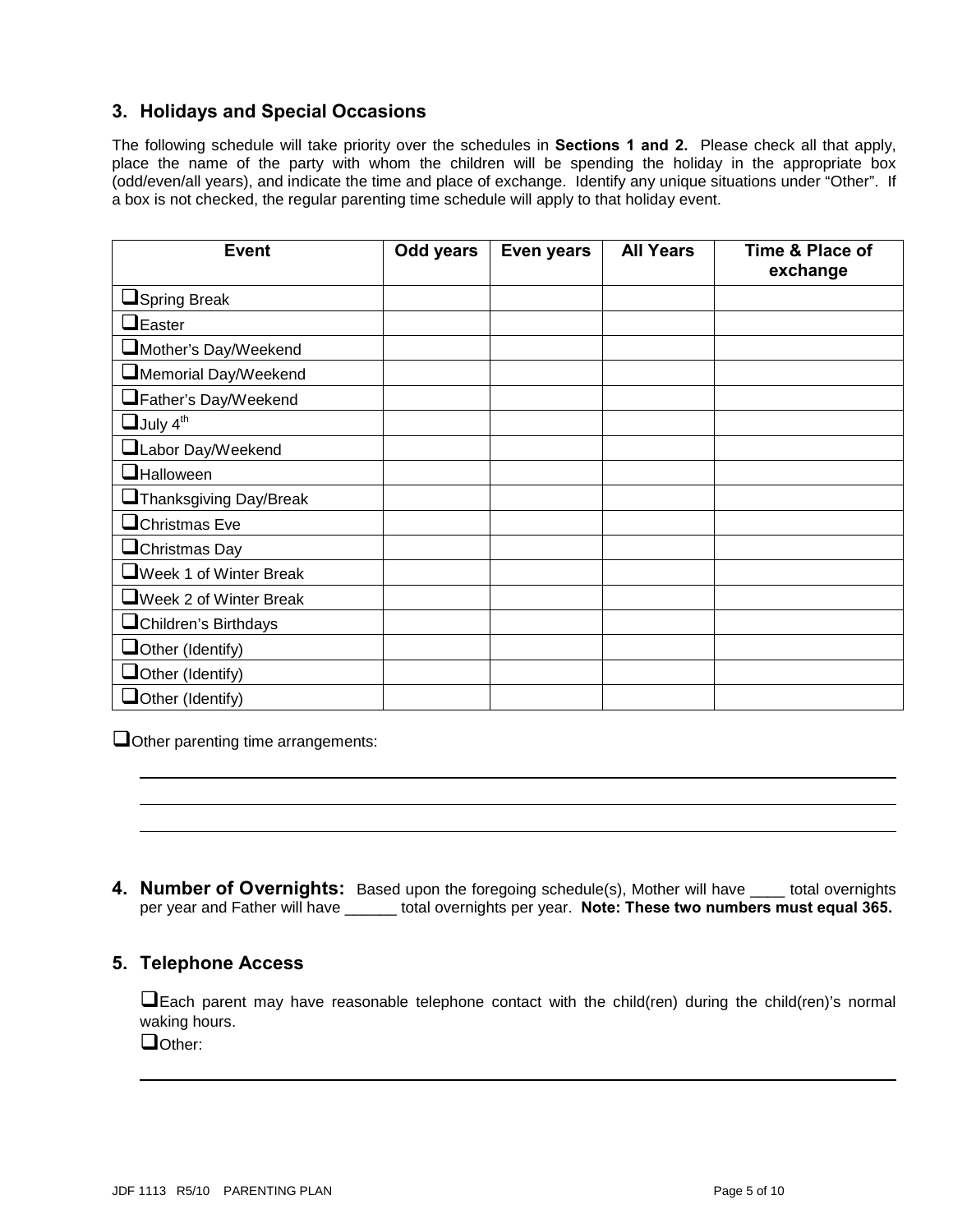### **6. Travel and Vacation Plans**

The parties agree that should either of them require out-of-state or any type of overnight travel with the child(ren), each party will inform the other party of such travel and vacation plans, including notice and contact information.

Other:

 $\ddot{\phantom{a}}$ 

 $\ddot{\phantom{a}}$ 

## **Section C: Relocation**

Relocation refers to moving the child(ren)'s residence so that the geographic ties between the child(ren) and the other parent are substantially changed requiring a modification of allocation of parental responsibilities (decisionmaking and parenting time).

The parties understand that after the Decree or Final Order is issued, if a party wants to relocate, he/she must file a Motion with the Court, pursuant to §14-10-129, C.R.S. and obtain court permission to relocate, **unless** the parties have submitted to the Court a written agreement/stipulation (with verified signatures of all parties) allowing one of the parties to relocate with the minor child(ren) together with a new proposed parenting plan which addresses how the parties intent to address all the parenting issues given the fact that one of the parties is now relocating with the minor child(ren).

Neither the Father or Mother have current plans to relocate with the child(ren).

| The $\Box$ Father $\Box$ Mother $\Box$ Other Party is planning to relocate with the child(ren) to _ | (city)_ |
|-----------------------------------------------------------------------------------------------------|---------|
|                                                                                                     |         |

\_\_\_\_\_\_\_\_\_\_\_\_\_\_\_\_ (state) on \_\_\_\_\_\_\_\_\_\_\_\_\_\_\_\_\_\_\_\_\_\_ (date) and we have agreed to the following terms:

## **Section D: Financial Obligations for the Benefit of the Child(ren)**

**1. Child Support** (all child support agreements **must** be reviewed by the Court to see if the agreement complies with the child support guidelines):

### **a. Child Support Calculation**

| <b>a</b> Child Support shall be paid per a previously issued Administrative or Court Order in |           |           |
|-----------------------------------------------------------------------------------------------|-----------|-----------|
| (DHS number or case number) issued on                                                         | (date) in | (County). |

**or** 

The amount of child support agreed to by the parties **is b ased** upon the attached Child Support Worksheet which reflects an amount of child support of \$\_\_\_\_\_\_\_\_\_\_\_\_ per month.

**or**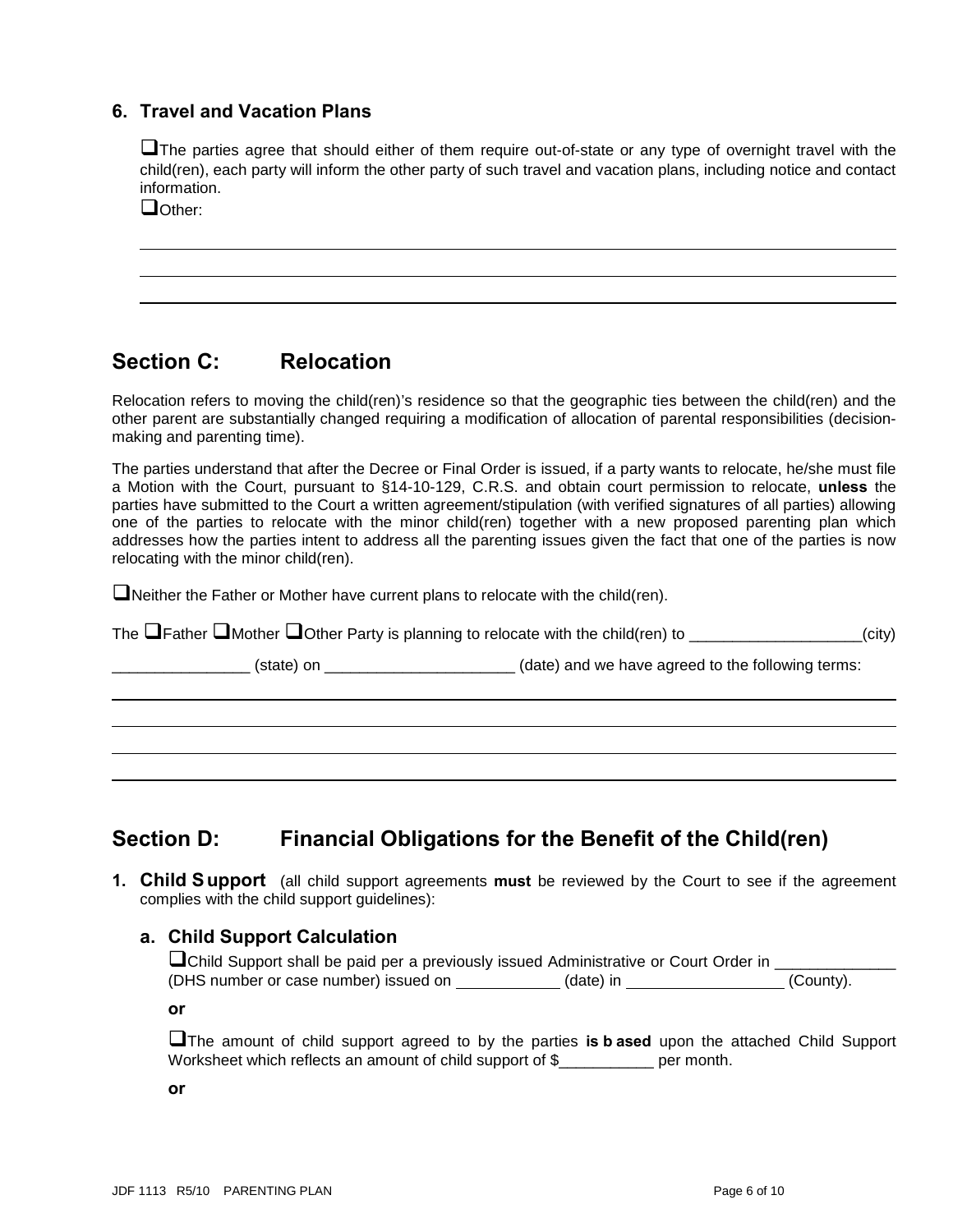| The amount of child support agreed to by the parties is not based upon the attached Child Support<br>Worksheet which reflects an amount of child support of \$___________ per month. Please identify the<br>agreed upon amount and the reasons why you agree to deviate from the amount identified in the Child<br>Support Worksheet. (The Court must approve any deviation from the guideline amount and will do<br>so only for compelling reasons if this amount is lower than the guideline amount.)                       |
|-------------------------------------------------------------------------------------------------------------------------------------------------------------------------------------------------------------------------------------------------------------------------------------------------------------------------------------------------------------------------------------------------------------------------------------------------------------------------------------------------------------------------------|
|                                                                                                                                                                                                                                                                                                                                                                                                                                                                                                                               |
| b. Child Support Agreement<br>The $\Box$ Father $\Box$ Mother shall pay child support to the $\Box$ Father $\Box$ Mother $\Box$ Other Party in the sum of<br>\$________________ per month beginning on _____________________________(date).                                                                                                                                                                                                                                                                                   |
| Child support payments shall be paid: (check one)                                                                                                                                                                                                                                                                                                                                                                                                                                                                             |
| □ To the Family Support Registry (FSR), P. O. Box 2171, Denver, CO 80201-2171.<br>$\Box$ Directly to the $\Box$ Father $\Box$ Mother $\Box$ Other Party                                                                                                                                                                                                                                                                                                                                                                       |
| Child support payments shall be paid: (check one)                                                                                                                                                                                                                                                                                                                                                                                                                                                                             |
| □weekly □bi-weekly □twice a month □monthly □Other: _____________________________ and will be paid<br>on the $\frac{1}{\sqrt{1-\frac{1}{2}}}\frac{1}{\sqrt{1-\frac{1}{2}}}\frac{1}{\sqrt{1-\frac{1}{2}}}\frac{1}{\sqrt{1-\frac{1}{2}}}\frac{1}{\sqrt{1-\frac{1}{2}}}\frac{1}{\sqrt{1-\frac{1}{2}}}\frac{1}{\sqrt{1-\frac{1}{2}}}\frac{1}{\sqrt{1-\frac{1}{2}}}\frac{1}{\sqrt{1-\frac{1}{2}}}\frac{1}{\sqrt{1-\frac{1}{2}}}\frac{1}{\sqrt{1-\frac{1}{2}}}\frac{1}{\sqrt{1-\frac{1}{2}}}\frac{1}{\sqrt{1-\frac{1}{2}}}\frac{1}{$ |

#### **It is the responsibility of the Obligee (the person receiving the payment) to complete the appropriate forms to activate an income assignment, pursuant to §14-14-111.5(3)(a)(II), C.R.S. Please see JDF 1801 - Instructions, if applicable.**

### **2. Medical, D ental, Vision, and M ental H ealth I nsurance and Extraordinary/Out-of Pocket Medical Expenses**

 $\Box$ Father shall provide  $\Box$ medical  $\Box$ dental  $\Box$ vision  $\Box$ mental health insurance for the child(ren). If not all children, please identify the names of the children the Father will be providing insurance for:

#### **and/or**

 $\square$ Mother shall provide  $\square$ medical  $\square$ dental  $\square$ vision  $\square$ mental health insurance for the child(ren). If not all children, please identify the names of the children the Mother will be providing insurance for:

\_\_\_\_\_\_\_\_\_\_\_\_\_\_\_\_\_\_\_\_\_\_\_\_\_\_\_\_\_\_\_\_\_\_\_\_\_\_\_\_\_\_\_\_\_\_\_\_\_\_\_\_\_\_\_\_\_\_\_\_\_\_\_\_\_\_\_\_\_\_\_\_\_\_\_\_\_\_\_\_\_\_\_\_\_\_\_

#### **and/or**

(name of party) shall provide  $\square$  medical  $\square$  dental  $\square$  vision  $\square$  mental health insurance for the child(ren). If not all children, please identify the names of the children that this party will be providing insurance for:

\_\_\_\_\_\_\_\_\_\_\_\_\_\_\_\_\_\_\_\_\_\_\_\_\_\_\_\_\_\_\_\_\_\_\_\_\_\_\_\_\_\_\_\_\_\_\_\_\_\_\_\_\_\_\_\_\_\_\_\_\_\_\_\_\_\_\_\_\_\_\_\_\_\_\_\_\_\_\_\_\_\_\_\_\_\_\_

\_\_\_\_\_\_\_\_\_\_\_\_\_\_\_\_\_\_\_\_\_\_\_\_\_\_\_\_\_\_\_\_\_\_\_\_\_\_\_\_\_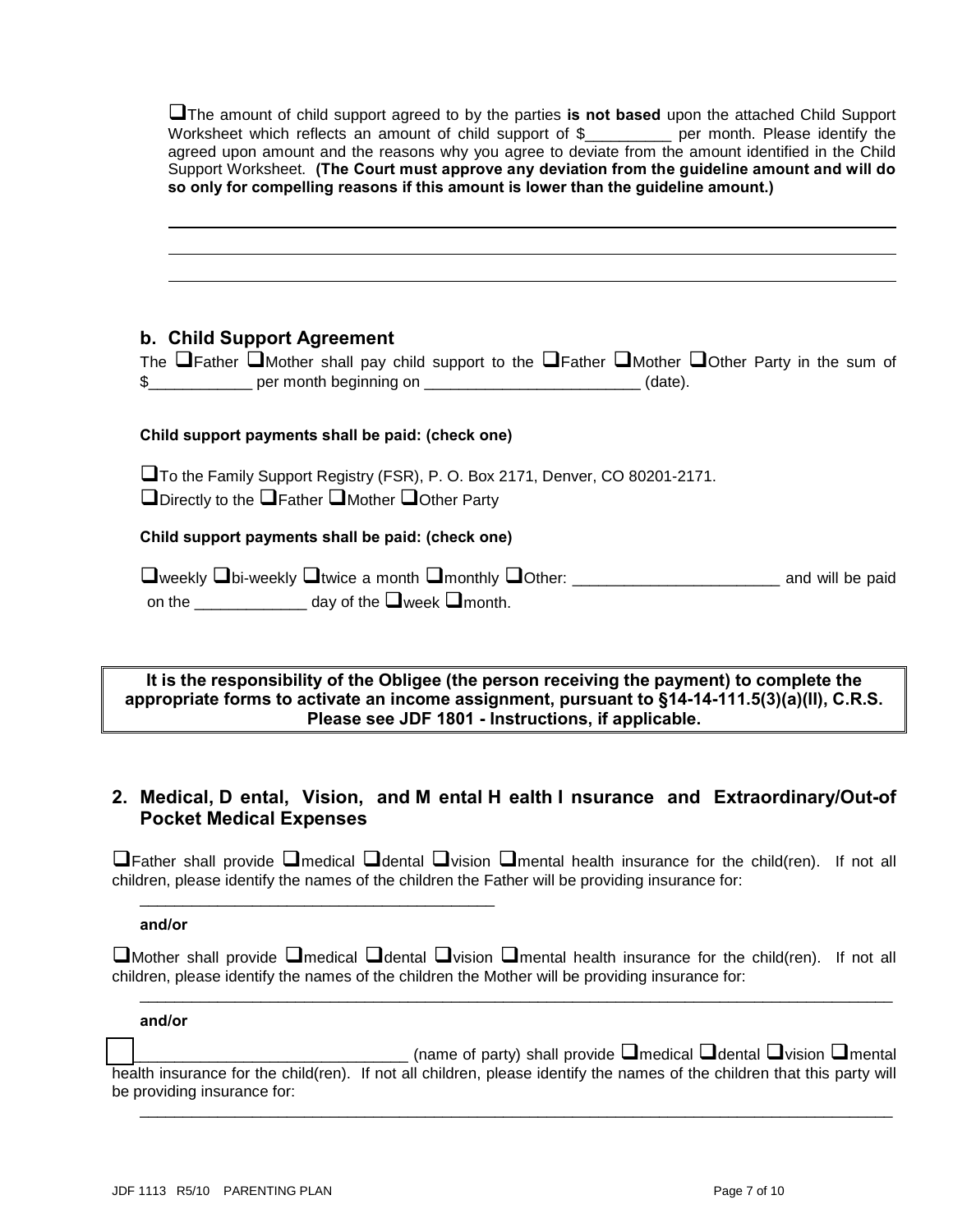Extraordinary Medical Expenses are defined as uninsured expenses, including co-payments and deductible amounts in excess of \$250.00 per child per calendar year. The parties agree that extraordinary medical, dental, vision, or mental health expenses for the child(ren) shall be divided with the Father paying \_\_\_\_\_\_\_\_\_\_\_ %, the Mother paying \_\_\_\_\_\_\_\_\_\_\_%, and the Other Party paying \_\_\_\_\_\_\_\_\_\_\_\_%.

Dother:

 $\overline{\phantom{a}}$ 

 $\overline{\phantom{a}}$ 

 $\overline{\phantom{a}}$ 

**A "Notice to Employer to Deduct for Health Insurance" (JDF 1809) can be completed by the Obligee (person receiving) and served upon the Obligor (person paying) and Obligor's employer.**

#### **3. Extraordinary Expenses (Private schools, school/sport/extracurricular activities, etc.)**

You may use this section to document any agreements made between the parties that are not required by law to be addressed such as private schools, extracurricular and recreational activities, automobile access or insurance, or any other agreements affecting the general welfare of the child(ren). **Note: Agreements made under this provision, if approved by the Court and made a part of the Decree or Order, become enforceable by the Court.**

 $\Box$  The parties agree to the following:

### **4. OPTIONAL - Post-Secondary Expenses (college, trade school, etc.)**

**You may use this section to document any agreements made between the parties that are not required by law to be addressed.** 

Post-secondary education expenses **cannot** be ordered by the Court without an agreement. If you agree that they should be paid by the parents, please indicate the terms of the agreement below.

#### **NOTE: Agreements made under this provision, if approved by the Court and made a part of the Decree or Final Order, become enforceable by the Court.**

**I** Post-secondary education expenses for the child(ren) shall be divided with the Father paying \_\_\_\_\_\_\_\_% and Mother paying  $\%$  of every expense checked below. Post-secondary expenses include the following:

 $\Box$ Tuition (indicate any restrictions or maximum monetary amounts)

| Room and Board |  |  |
|----------------|--|--|
| $\Box$ Books   |  |  |
| $\Box$ Fees    |  |  |
| $\Box$ Travel  |  |  |
| $\Box$ Other:  |  |  |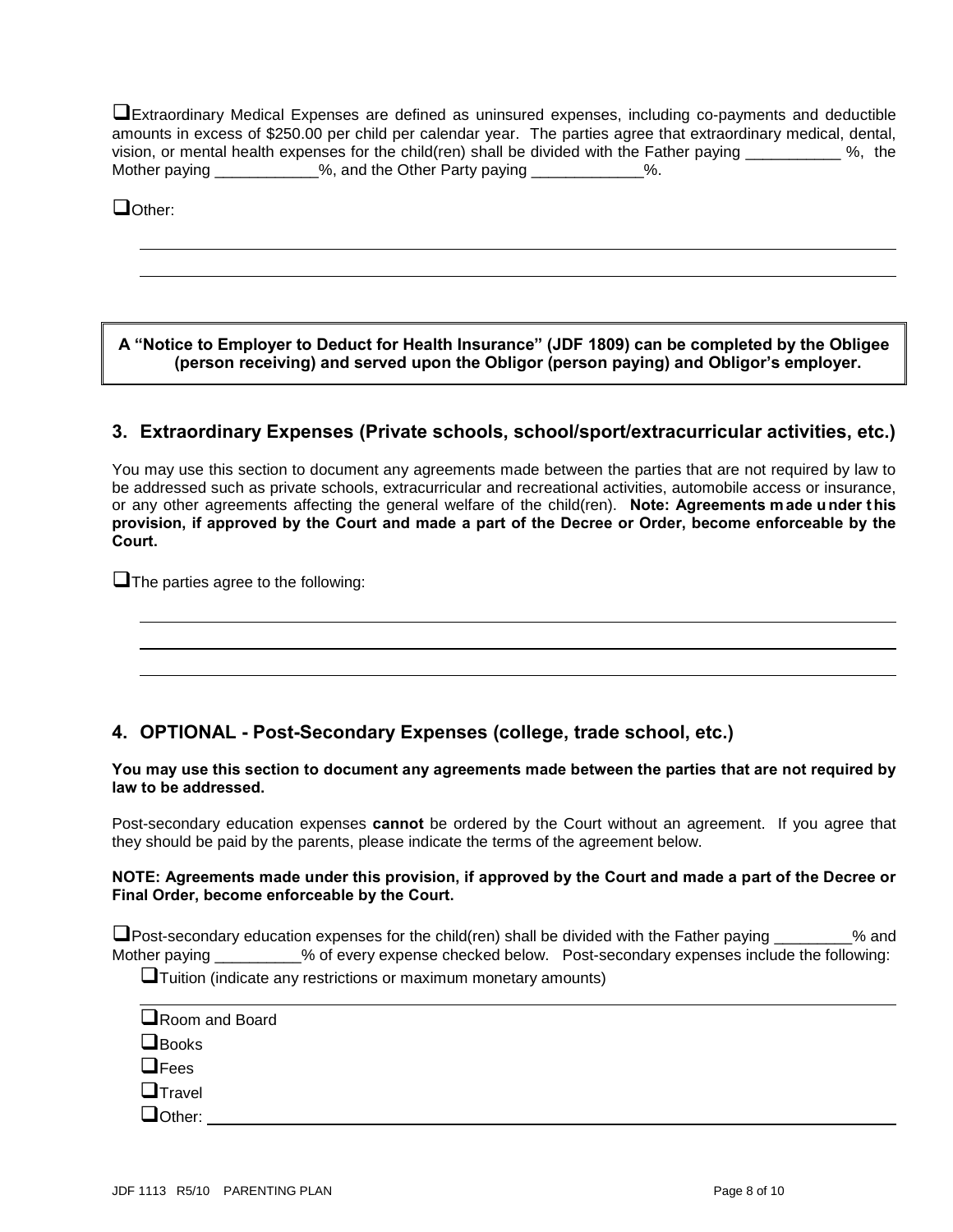# **Section E: Child Tax Exemption**

Only one party may claim a deduction for each child on his/her income tax return. Both parties agree to prepare appropriate IRS forms, for example, Form 8332 "Release of Claim to Exemption for Child of Divorced or Separated Parents" IRS link to forms: **<http://www.irs.gov/formspubs/index.html>**

#### **Note:**

- **If there is no agreement, the dependency exemption will be divided in accordance with §14-10-115(12), C.R.S. These rights shall be allocated between the parties in proportion to their contributions to the costs of raising their children.**
- **A** parent shall not be entitled to claim a child as a dependent, if he or she has not paid all court**ordered child support for that tax year or if claiming the child as a dependent would not result in any tax benefit pursuant to §14-10-115(12), C.R.S.**

| <b>Full Name of Child</b> | Deduction to be<br>claimed every year<br>by: |    |     | Deduction to be<br>claimed during odd<br>vears |          |     | <b>Deduction to be</b><br>claimed during<br>even years |          |     |
|---------------------------|----------------------------------------------|----|-----|------------------------------------------------|----------|-----|--------------------------------------------------------|----------|-----|
|                           | JF                                           | ⊒м | ⊐o  | _IF.                                           | $\Box$ M | Oه  | OF                                                     | コм       | J٥  |
|                           | _lF                                          | Jм | J٥  | JF                                             | Uм       | Oه  | $\mathbf{\mathbf{\mathsf{u}}}_{\mathsf{F}}$            | $\Box$ M | _lo |
|                           | JF                                           | Jм | ⊒o  | JF                                             | UМ       | Oه  | OF                                                     | コм       | ⊒o  |
|                           | ٦F                                           | Jм | Jo. | JF                                             | ⊒м       | ا O | oг                                                     | コм       | JO  |

|  |  |  |  |  | "F" = Father "M" = Mother "O" = Other party |  |  |  |  |
|--|--|--|--|--|---------------------------------------------|--|--|--|--|
|--|--|--|--|--|---------------------------------------------|--|--|--|--|

Other:

 $\overline{\phantom{a}}$ 

 $\overline{\phantom{a}}$ 

## **Section F: Other Terms**

If the parties cannot reach an agreement in the future on any issues involving the child(ren), they agree to enter into  $\square$  mediation  $\square$  arbitration  $\square$  parenting coordinator  $\square$  decision-maker at their own cost.

The parties will exchange financial information on an annual basis, for example, income, verification of insurance and its costs.

 $\Box$ Identify below any issues or agreements not already identified in this agreement.

**Minor c hanges m ay b e made at any t ime i f both par ties agr ee to t he changes. A written agreement to modify child support, the primary caretaking party, or other substantial changes to the parenting plan should be filed with the Court along with a proposed order for the Court to approve the modification.**